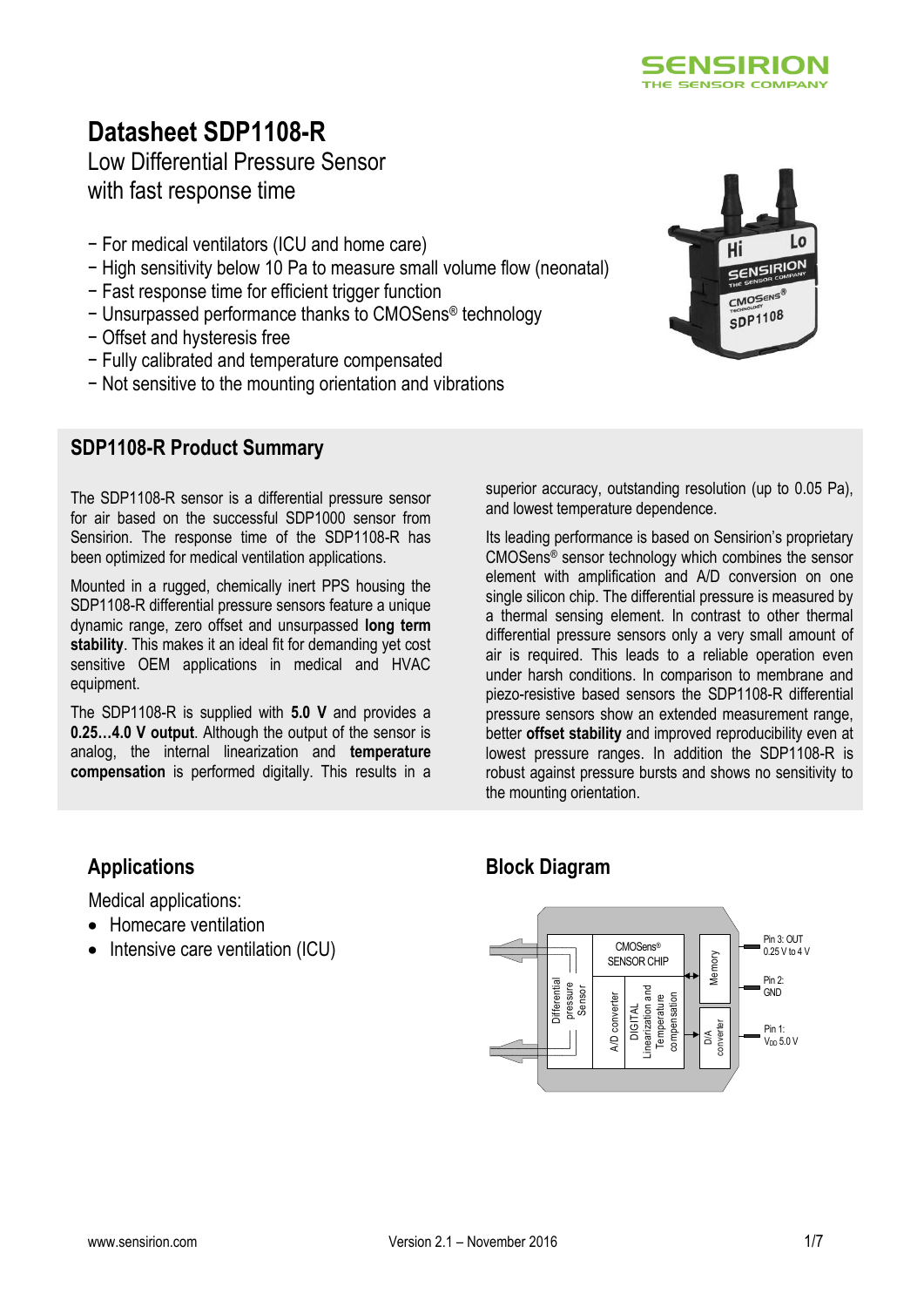



## **1 Sensor Output Characteristics<sup>1</sup>**

The SDP1108-R provides a fully calibrated voltage output. To enhance the sensitivity at very low differential pressures, the SDP1108-R comes with a root-square output characteristic.

Use this formula to convert the sensor output into physical value.

<sup>1</sup>Calibration conditions apply unless otherwise noted: 23°C and p<sub>absolute</sub> = 966 mbar, dry air, V<sub>DD</sub> = 5.000 V.

### **2 Specifications**

Table 1: SDP1108-R Sensor specifications<sup>1</sup>

| <b>Parameter</b>                                                  |                   | <b>SDP1108-R</b>             |                          |                | Unit                               |
|-------------------------------------------------------------------|-------------------|------------------------------|--------------------------|----------------|------------------------------------|
|                                                                   |                   | <b>Min</b>                   | <b>Typ</b>               | <b>Max</b>     |                                    |
|                                                                   | 0.25              | $\qquad \qquad \blacksquare$ | 4                        | Volts          |                                    |
| Measurement range                                                 |                   | 0                            | $\blacksquare$           | 500            | Pa                                 |
|                                                                   |                   | 0                            | $\overline{\phantom{a}}$ | $\mathfrak{p}$ | Inch water                         |
|                                                                   | 20% FS to 100% FS |                              | 1.0                      | 2.0            | % Measured Value <sup>4</sup>      |
| Accuracy <sup>3</sup>                                             | 0 to 20% FS       |                              |                          | 0.4            | % Full Span <sup>5</sup>           |
|                                                                   | zero <sup>2</sup> |                              | 15<br>0.01               | 40<br>0.06     | mV<br>Pa                           |
| Repeatability                                                     | 100 to 500 Pa     |                              | 0.3                      | 1.0            | % Measured Value                   |
|                                                                   | 0 to 100 Pa       | $\overline{a}$               | 0.05                     | 0.2            | % Full Span <sup>5</sup>           |
| Null drift per year <sup>6</sup>                                  |                   |                              | 0                        | 0.1            | Pa / year                          |
| Additional error over<br>temperature <sup>7</sup> (T $\neq$ 23°C) | 0 to 100 % FS     | $\overline{\phantom{a}}$     | 0.03                     | 0.05           | % Measured Value <sup>4</sup> / °C |
|                                                                   | zero              | $\blacksquare$               | 1                        | 2              | mV/°C                              |
| Response time <sup>(8)</sup>                                      |                   | 6.6                          | 8.0                      | 10.1           | ms                                 |
| Cut off frequency of internal filter                              |                   | 17                           | 20                       | 24             | Hz                                 |

<sup>1</sup> Calibration conditions apply unless otherwise noted:  $23^{\circ}$ C and pabsolute = 966 mbar, dry air, V<sub>DD</sub> = 5.000 V

<sup>2</sup> Variance between the zero point (offset) of different sensors measured under the same conditions (e.g. same supply voltage, temperature, ...)  $3$  Include deviations due to linearity, hysteresis, and repeatability

<sup>4</sup> % Measured value = (SDP1108-R output [Pa] - output of reference instrument [Pa]) / output of reference instrument [Pa].

<sup>5</sup> Full span is defined as 3750 mV / 500 Pa for SDP1108-R

 $6$  Drift over time due to aging, pressure cycles... Test results can be provided.

 $^7$  The additional error due to temperature variation is temporary. Once the sensor is back to the calibration temperature, the shift disappears (no hysteresis).

 $8$  Tau= 0 to 63%, filter response time = 8ms.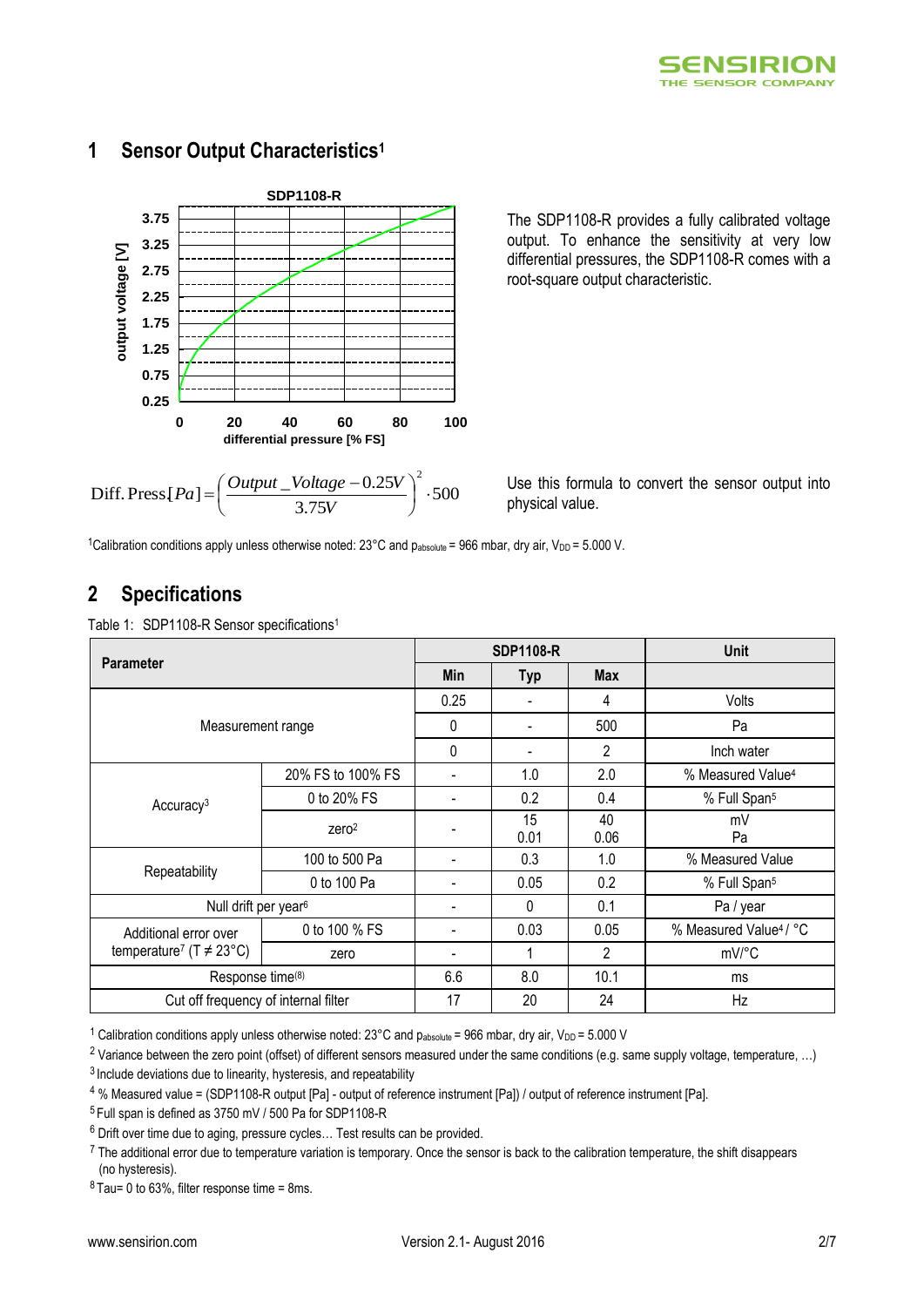| Parameter                                                          |                                                                   |                                                                                                                                                            |            |  |
|--------------------------------------------------------------------|-------------------------------------------------------------------|------------------------------------------------------------------------------------------------------------------------------------------------------------|------------|--|
| Media Calibration <sup>1</sup>                                     | Air, $N_2$ – for other gases contact Sensirion AG.                |                                                                                                                                                            |            |  |
| Media Compatibility                                                | Air, $N_2$ , $O_2$                                                |                                                                                                                                                            |            |  |
| Operating Conditions <sup>2</sup> :<br>- Temperature<br>- Humidity | $-10$ °C $\ldots$ +60 °C / 14°F $\ldots$ 140 °F<br>non-condensing |                                                                                                                                                            |            |  |
| Ambient storage conditions <sup>3</sup>                            | -40 °C  +80 °C / -40°F  176 °F                                    |                                                                                                                                                            |            |  |
| Orientation sensitivity                                            | below zero point accuracy                                         |                                                                                                                                                            |            |  |
| Admissible overpressure (short term)                               | 1 bar (14.5 PSI)                                                  |                                                                                                                                                            |            |  |
| <b>Burst Pressure Capability</b>                                   | 2 bar (29 PSI)                                                    |                                                                                                                                                            |            |  |
| Weight                                                             | 14 g                                                              |                                                                                                                                                            |            |  |
| <b>Protection Class</b>                                            | <b>IP 20</b>                                                      |                                                                                                                                                            |            |  |
| Wetted materials                                                   |                                                                   | Glass (silicon nitride, silicon oxide), Silicon, PPS (Polyphenylene Sulfide),<br>PEEK (Polyetheretherketone), FR4, Silicone as static sealing, Epoxy, Gold |            |  |
| Electromagnetic compatibility                                      | EN 61000-4-2                                                      | Air discharge (ESD)                                                                                                                                        | $\pm$ 2 kV |  |
| Lead free                                                          | Reach and RoHS compliant.                                         |                                                                                                                                                            |            |  |

Table 2: Additional sensor specifications.

<sup>1</sup>Sensors are calibrated for a specific gas, please contact Sensirion when you employ different gases than the specified.

<sup>2</sup>Condensation of liquids or dust on the sensor membrane might lead to sensor offset.

<sup>3</sup>For maximum 2 weeks

#### **2.1 Temperature Compensation**

The SDP1108-R differential pressure sensor features a sophisticated built-in temperature compensation circuit. The temperature is measured on the CMOSens® chip by means of a PTAT bandgap reference temperature sensor. Its data is fed into a compensation circuit which is also integrated on the CMOSens® sensor chip. No external temperature compensation is therefore required.

#### **2.2 Altitude Correction**

The SDP1108-R differential pressure sensor achieves its unsurpassed performance by using a dynamic measurement principle: An applied differential pressure forces a small air flow through the SDP1108-R, which measures this air flow.

The sensor signal is dependent on the ambient air density. The temperature effect on density is compensated by internal intelligence (see Paragraph 2.1). Effects on density due to a change of ambient pressure, typically a change of altitude above sea level, can be compensated using a correction factor according to the following equation:

$$
Dp_{\text{eff}} = Dp_{\text{sensor}} \cdot P_{\text{cal}} / P_{\text{amb}}
$$

Where  $Dp_{\text{eff}}$  is the effective differential pressure,  $Dp_{\text{sensor}}$ the differential pressure indicated by the SDP1108-R, Pcal the absolute pressure during calibration (966 mbar) and P<sub>amb</sub> the actual ambient absolute pressure.

This leads to the following correction factors:

Table 3: Altitude correction factors.

| <b>Altitude</b><br>[meter] | Ambient<br><b>Pressure</b><br>(P <sub>amb</sub> ) [mbar] | <b>Correction Factor</b><br>$P_{cal}$ / $P_{amb}$ |
|----------------------------|----------------------------------------------------------|---------------------------------------------------|
| 0                          | 1013                                                     | 0.95                                              |
| 250                        | 984                                                      | 0.98                                              |
| 425                        | 966                                                      | 1.00                                              |
| 500                        | 958                                                      | 1.01                                              |
| 750                        | 925                                                      | 1.04                                              |
| 1500                       | 842                                                      | 1.15                                              |
| 2250                       | 766                                                      | 1.26                                              |
| 3000                       | 697                                                      | 1.38                                              |

#### Example:

The SDP1108-R is used at 750 m above sea level. The output of the SDP1108-R shows 0.5 V, which corresponds to  $D_{\text{Sensor}} = 33.3$  Pa. Taking into account the correction factor  $P_{cal}$  /  $P_{amb}$  = 1.04 the effective differential pressure  $D_{\text{Perf}}$  is 33.3 Pa  $*$  1.04 = 34.6 Pa.

#### Note:

In many medical and HVAC applications such as filter monitoring, fan/ventilator control or air flow measurement the described effect is actually welcome since at the end the mass flow and not volume flow is the effective value to control.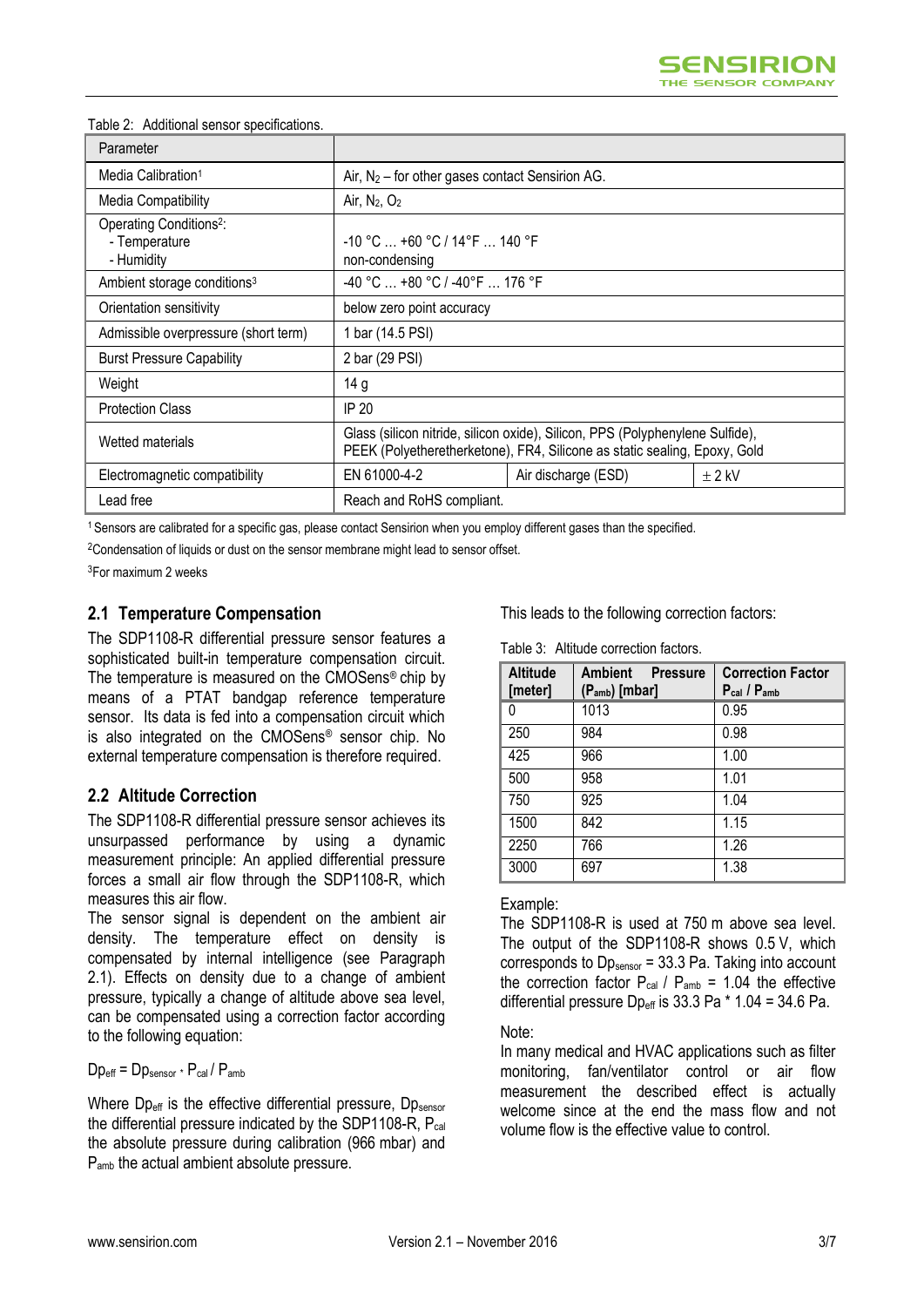## **3 Physical Dimensions and Mounting Information**

### **3.1 Housing**

The SDP1108-R differential pressure sensor is mounted in chemically inert PPS housing. The rugged package has been designed to withstand continuous overpressures of at least 1 bar (14.5 PSI). Burst pressure is > 2 bar (29 PSI)



| Pin# | <b>Function</b> |
|------|-----------------|
|      | VDD (5 Vdc)     |
|      | Ground          |
|      | OUT (0.254 Vdc) |

Figure 1: Pin out and physical dimensions in mm (inch). The drawing is not to scale.

The physical dimensions and mounting information is given in Figure 1 and 2.



| Dim. | [mm]  | [inch] | [min] |
|------|-------|--------|-------|
| А    | 3.00  | 0.118  | 118   |
| B    | 3.30  | 0.130  | 130   |
| C    | 1.20  | 0.047  | 47    |
| D    | 10.20 | 0.402  | 402   |
| E    | 28.20 | 1.110  | 1110  |
| F    | 2.54  | 0.100  | 100   |
| G    | 0.60  | 0.024  | 24    |
| H    | 0.50  | 0.020  | 20    |
|      | 22.70 | 0.894  | 894   |

Figure 2: SDP1108-R PCB footprint. The drawing is not to scale.

### **3.2 Soldering Instructions**

The SDP1108-R differential pressure sensor can be wave soldered. Direct reflow soldering is not recommended since it may affect the accuracy.

If reflow soldering is required Sensirion recommends to use an SMD connector (e.g. type Samtec SSM-103-L-SV) and to mount the SDP1108-R after soldering.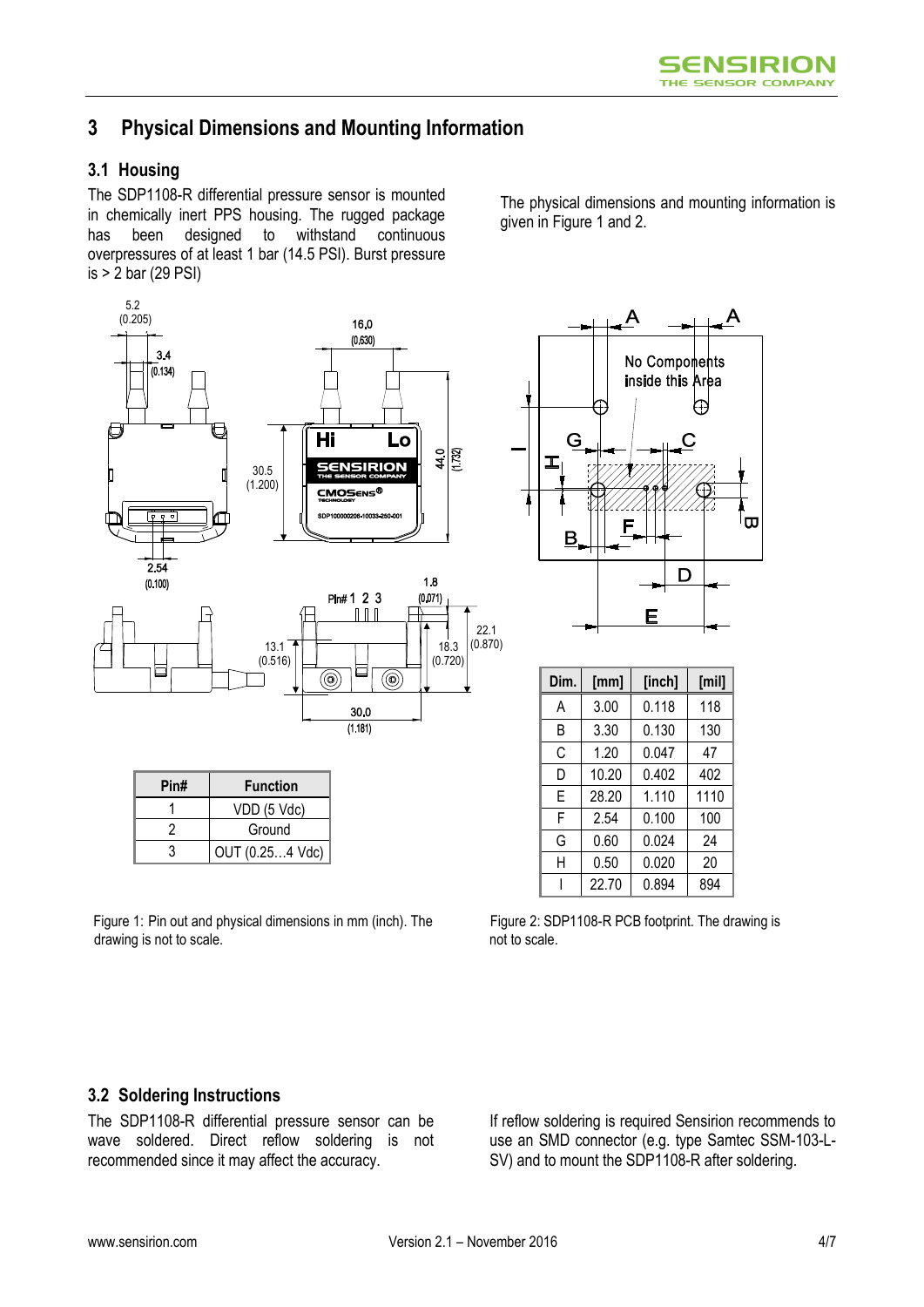### **3.3 Connecting Hose**

Sensirion recommends a hose with an inner diameter of 3.18 to 3.8mm (1/8 to 3/20 inch). Due to the dynamic measurement principle, a small air flow is required (Figure 3) which leads to a dependence on the length



Figure 3: Typical air flow through the SDP1108-R. Please note: 1 scc/min = 1 cm3/min at 0°C and 1013 mbar pressure  $(1$  sccm = 0.001 norm liter).

Table 5: Maximum flow through the sensor element.

|                                   | SDP1108-R           |
|-----------------------------------|---------------------|
| Mass flow through sensor element: | 123 sccm (@ 500 Pa) |

## **4 Electrical Specifications**

### **4.1 Power Supply**

The SDP1108-R differential pressure sensor requires a stable voltage supply of 5.0 V. The requirements for the electrical supply are specified in Table 6.

#### **4.2 Voltage Output**

The SDP1108-R features a voltage output from 0.25 V to 4.0 V. An output voltage below 0.25 V indicates a negative differential pressure (not calibrated).

The resistive load at the output pin should be larger than 20 kOhm. The capacitive load at the output pin must not be larger than 200 pF. If the design shows a larger capacity at the output pin an additional resistor is required in series at the output (e.g. 620 Ohm).

Table 6: SDP1108-R electrical characteristics.

| <b>Parameter</b>                     | <b>Conditions</b>       | Min. | Typ. | Max.     | <b>Units</b> |
|--------------------------------------|-------------------------|------|------|----------|--------------|
| Power Supply Voltage V <sub>DD</sub> |                         | 4.75 | 5.0  | 5.25     | <b>VDC</b>   |
| <b>Operating Current</b>             | 5 V, no load, zero flow |      | 5.1  | 6        | mA           |
| Output capacitive load Cload         |                         |      | 20   | 200      | рF           |
| Recommended load Rload               |                         | 20   | 100  | $\infty$ | kΩ           |

of the hose (Table 4). Tubes up to 1 m show less than 2 % error of the measured value (Table 4).

Table 4: Influence of the length of the connecting hose on the accuracy (using 4 mm inner diameter). Deviation is given in % of the measured value. Example SDP1108-R: a 500 Pa difference pressure is shown as 492.5 Pa when using 1 m tube with 4 mm inner diameter.

| Hose length       | <b>SDP1108-R</b> |          |  |
|-------------------|------------------|----------|--|
|                   | @FS              | @0.5 FS  |  |
| $0.5$ m (20 inch) | $-0.75%$         | $-0.95%$ |  |
| 1.0 m (40 inch)   | $-1.5%$          | $-1.9%$  |  |
| 2.0 m (80 inch)   | $-3.0%$          | $-3.8%$  |  |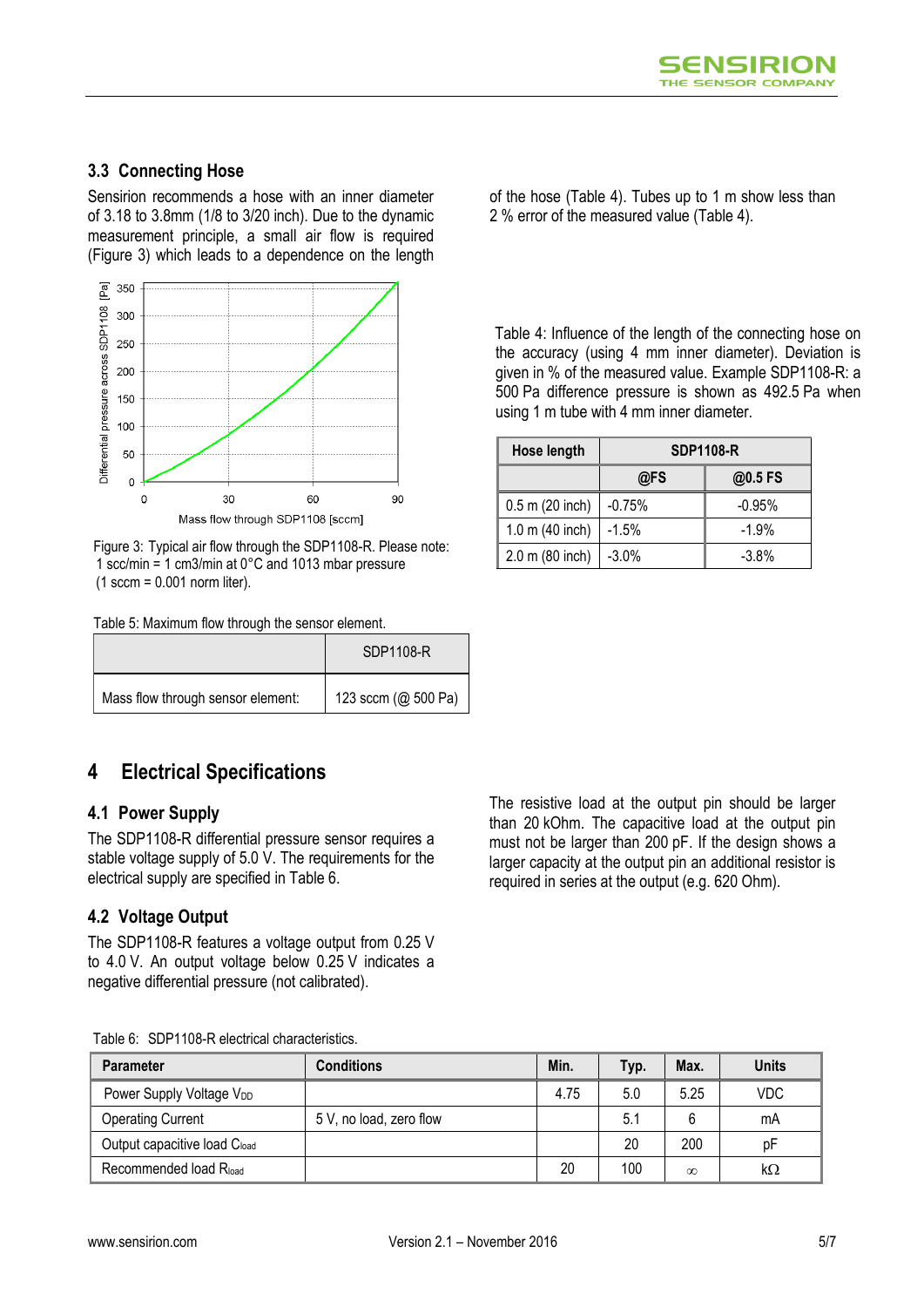## **5 Ordering Information**

When ordering please refer to the following part names and article numbers. For the latest product information and local distributor check out Sensirion's website on http://www.sensirion.com

| <b>Part Name</b> | <b>Article Number</b> |
|------------------|-----------------------|
| SDP1108-R        | 1-100339-03           |

## **Revision history**

| <b>Date</b>   | <b>Revision</b> | Author     | <b>Changes</b>                                                          |  |
|---------------|-----------------|------------|-------------------------------------------------------------------------|--|
| October 2008  | V1.0            | <b>PHA</b> | Initial release                                                         |  |
| June 2010     | V1.1            | <b>DAT</b> | SDP2108 launched, New Item Number (see product change notification PCN) |  |
|               |                 |            | 081015), block diagram (page 1), minor changes                          |  |
| February 2013 | V <sub>2</sub>  | <b>ANB</b> | Updated product number. Minor layout updates.                           |  |
| November 2016 | V2.1            | <b>ANB</b> | SDP2108-R discontinued and removed from datasheet.                      |  |